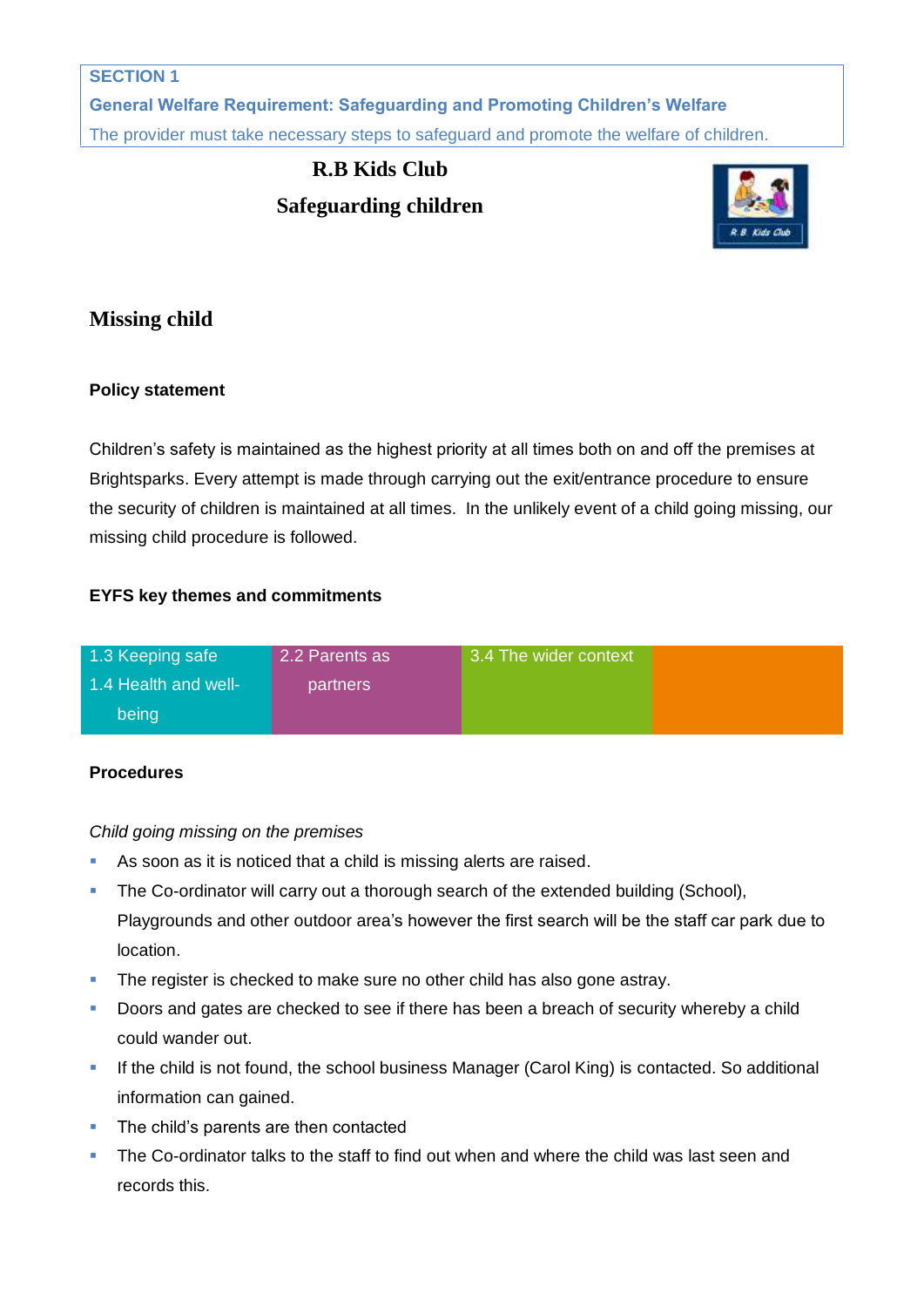- The police are then contacted.
- The Co-ordinator contacts the chairperson and reports the incident. The chairperson, with the management committee, carries out an investigation and may come to the setting immediately.

#### *The investigation*

- Staff keep calm and do not let the other children become anxious or worried.
- The Co-ordinatorr together with the chairperson or representative from the management committee speaks with the parent(s).
- The chairperson and management committee, carry out a full investigation taking written statements from all the staff in the club.
- The key staff member writes an incident report detailing:
	- The date and time of the report.
	- **When the child was last seen in the setting.**
	- **What has taken place in the setting since the child went missing.**
	- The time it is estimated that the child went missing.
- A conclusion is drawn as to how the breach of security happened.
- If the incident warrants a police investigation, all staff co-operate fully. In this case, the police will handle all aspects of the investigation, including interviewing staff. Children's Social Care may be involved if it seems likely that there is a child protection issue to address.
- The incident is reported under RIDDOR arrangements (see the Reporting of Accidents and Incidents policy); the local authority Health and Safety Officer may want to investigate and will decide if there is a case for prosecution.
- In the event of disciplinary action needing to be taken, Ofsted is informed.
- The insurance provider is informed.

#### *Managing people*

- Missing child incidents are very worrying for all concerned. Part of managing the incident is to try to keep everyone as calm as possible.
- The staff will feel worried about the child, they may blame themselves and their feelings of anxiety and distress will rise as the length of time the child is missing increases.
- Staff may be the understandable target of parental anger and they may be afraid. The Coordinator needs to ensure that staff under investigation are not only fairly treated but receive support while feeling vulnerable.
- The parents will feel angry, and fraught. They may want to blame staff and may single out one staff member over others; they may direct their anger at the Co-ordinator. When dealing with a distraught and angry parent, there should always be two members of staff, one of whom is the Co-ordinator and the other should be the chairperson of the management committee or